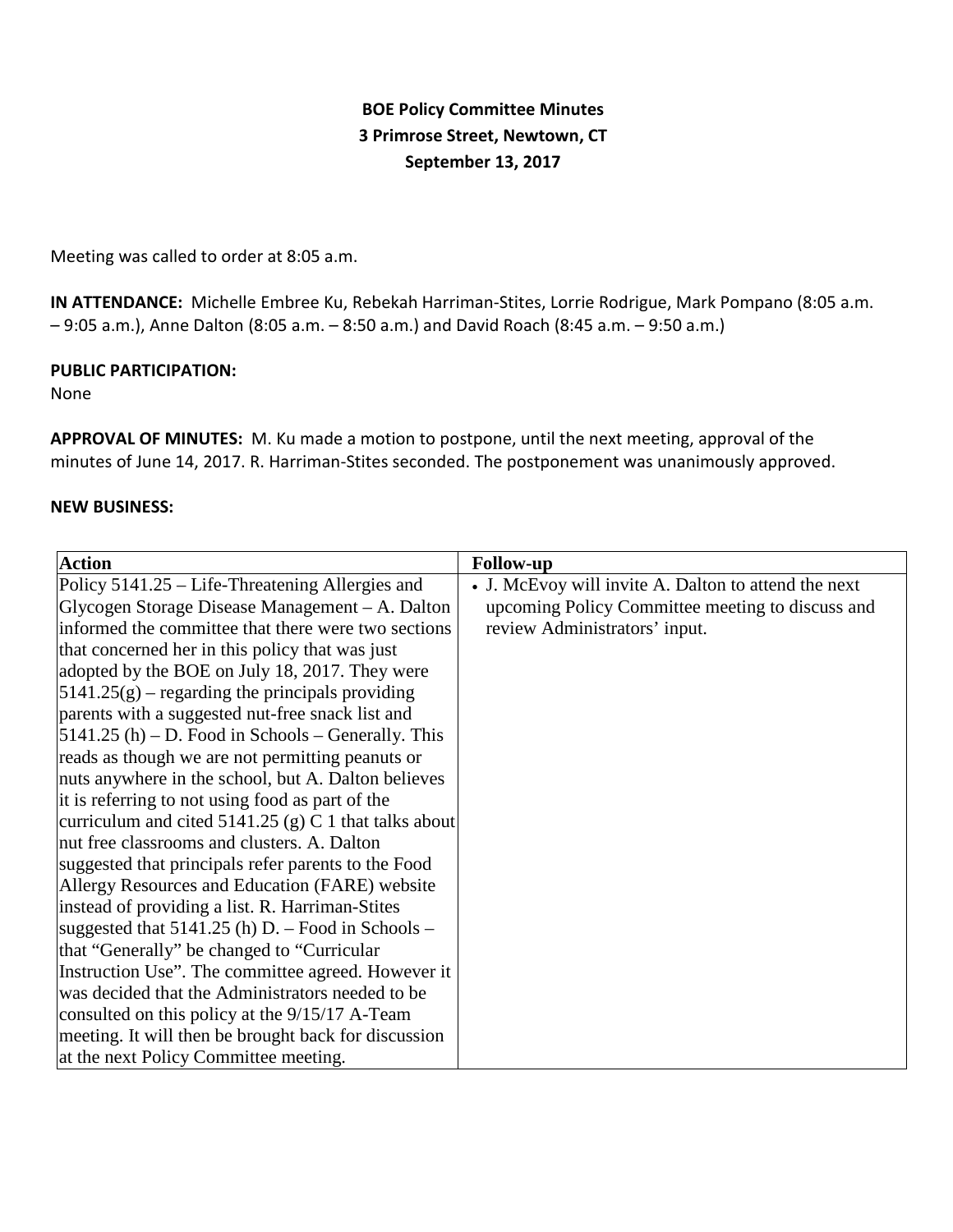### **UNFINISHED BUSINESS:**

| Policy 4112.52/4212.52 - Criminal History Record      | • Policy 4112.52/4212.52 and Regulation 4112.5/4212.5          |
|-------------------------------------------------------|----------------------------------------------------------------|
| Information (CHRI)/Security Check/Fingerprinting      | will be forwarded to the Board of Education for review.        |
| and Policy $4112.5/4212.5$ – Security Check           |                                                                |
| Fingerprinting $- M$ . Pompano and the committee      |                                                                |
| decided to use Policy 4112.52/4212.52, labeled "A     |                                                                |
| new policy to consider" and regulation                |                                                                |
| 4112.5/4212.5 without any of the appendices. The      |                                                                |
| committee will forward with agreed upon edits to      |                                                                |
| the Board of Education for approval.                  |                                                                |
| Policy 5141.251 – Accommodating Students with         | • J. McEvoy to contact CABE regarding whether we are           |
| Special Dietary Needs – review new policy,            | required to have process in place as stated in 4 <sup>th</sup> |
| administrative regulation and forms. Policy is not    | paragraph on P5141.251(b).                                     |
| required. The committee made recommended              | • J. McEvoy to send A. Dalton and D. Petersen                  |
| changes to this policy.                               | regulation R5141.251 and ask them to review.                   |
| Policy 6172 – Alternative Education Program –         | • J. McEvoy to send Policy and Regulation 6172 to              |
| There is no current policy on this but one is needed. | Cathy Oster, Tim DeJulio and Kim Longobucco for                |
| Policy is mandated if district has an alternate       | review.                                                        |
| program. There was discussion on recommended          |                                                                |
| edits to the policy labeled "A new policy to          |                                                                |
| consider"                                             |                                                                |
| Policy 6172.4 – Parent and Family Engagement          | • J. McEvoy will send Policy 6172.4 and Newtown                |
| Policy for Title I Students. The committee noted that | Policy 7-409.1 (called Title I Parent Involvement) to          |
| this policy should be developed by parents.           | L. Rodrigue. She will send this to PTA Presidents and          |
|                                                       | ask to meet to review.                                         |

A motion was made by M. Ku to forward Policy 4112.52/4212.52 - Criminal History Record Information (CHRI)/Security Check/Fingerprinting and Regulation 4112.5/4212.5 – Security Check Fingerprinting with recommended changes to the Board of Education for review. R. Harriman-Stites seconded. Motion was approved.

A motion was made by M. Ku to postpone discussion/action on all policies listed under Unfinished Business and Unfinished New Business. R. Harriman-Stites seconded. Motion was approved.

## **UNFINISHED BUSINESS - DISCUSSION/ACTION POSTPONED TO A FUTURE MEETING:**

| Policy 3230.1 – Federal Grants and Awards         | • J. McEvoy will invite R. Bienkowski to an upcoming |
|---------------------------------------------------|------------------------------------------------------|
| Administration (Federal Fiscal Compliance) – We   | meeting to discuss policy update from CABE.          |
| have policy but very thin. This is one that R.    |                                                      |
| Bienkowski said we should have.                   |                                                      |
| Policy 3280 – Gifts, Grants and Bequests –        | • J. McEvoy will invite R. Bienkowski to an upcoming |
| Discussion regarding whether best to add language | meeting to discuss policy update from CABE.          |
| for crowdfunding or add new policy. The           |                                                      |
| committee agreed that crowdfunding may become     |                                                      |
| more the norm so may want new policy going        |                                                      |
| forward.                                          |                                                      |